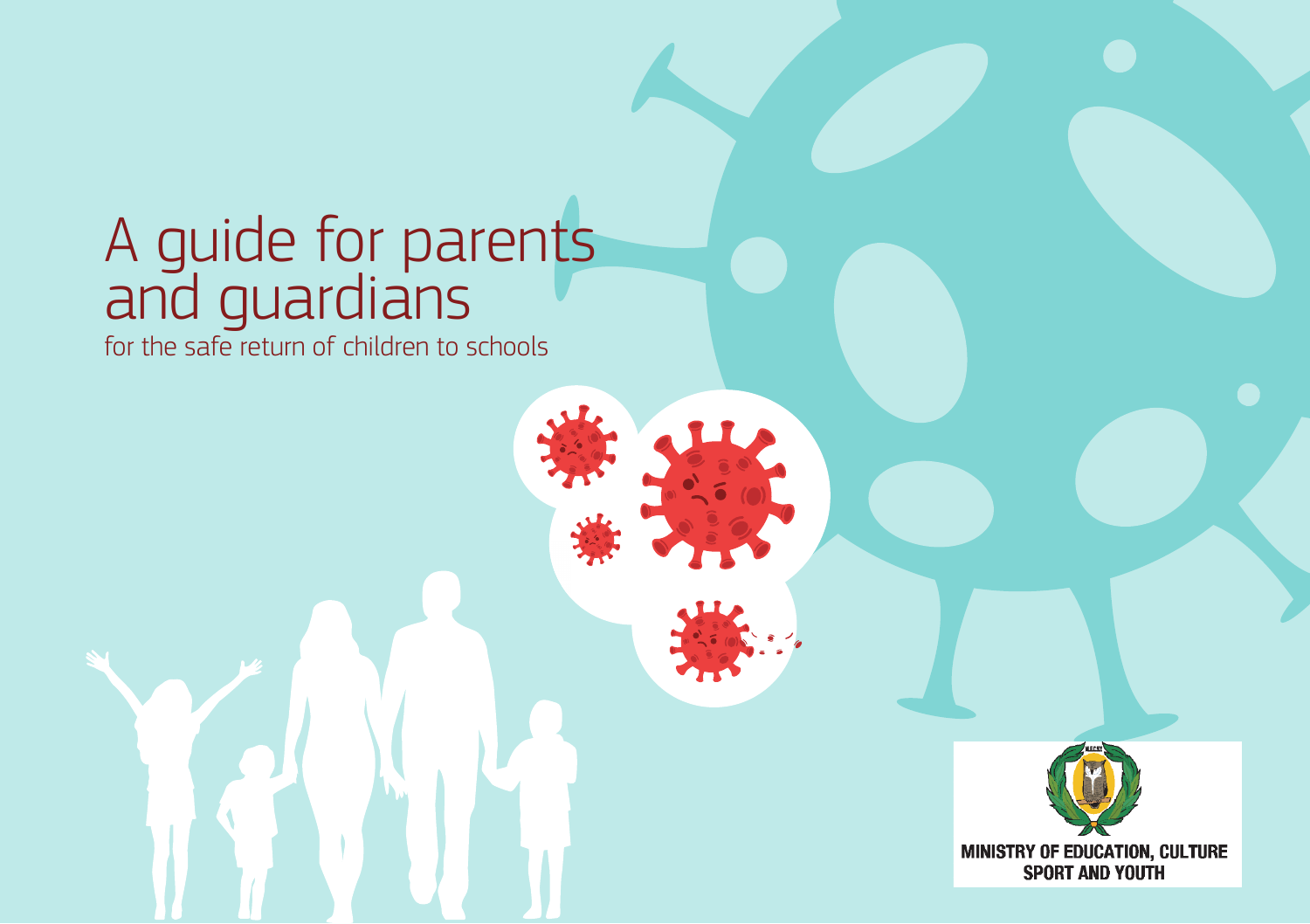Dear parents and guardians,

We are sharing this guide with you in order to disseminate useful information that will contribute to our joint efforts for the safe return of children to schools.

Minimising the risks from COVID-19 is an important bet that we cannot afford to lose. We can only succeed if we stand together.

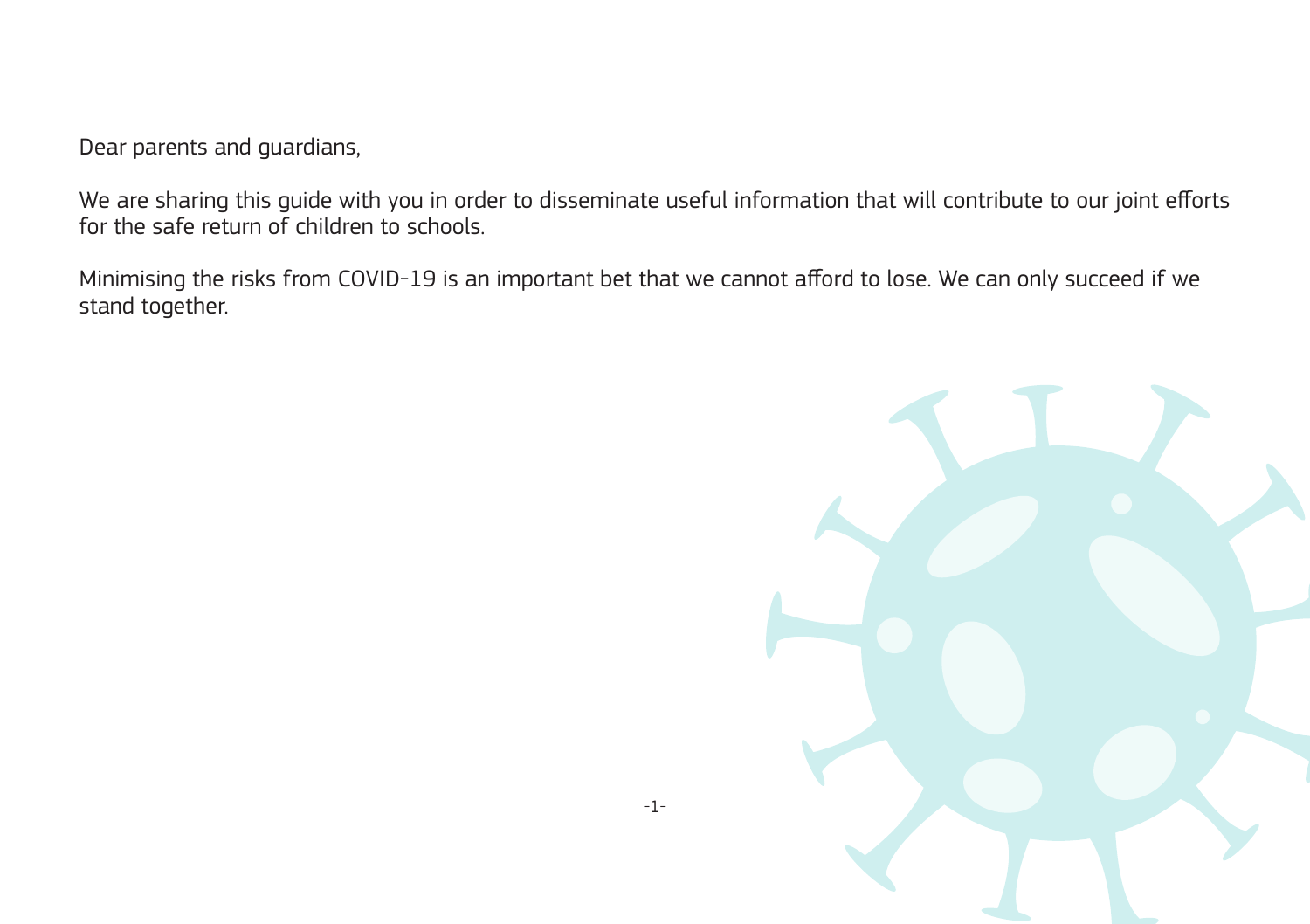

Keep a strict distance of 2 metres. 1

- Wash their hands frequently with soap and water for at least 20 seconds. 2
- Use the alcohol solution available at the school. 3
- Avoid touching their eyes, nose and mouth. 4

When coughing or sneezing, cover their nose and mouth with their sleeve at elbow height or with a tissue, which they must then immediately dispose of in a bin.

- Not to share objects such as pencils, pens, markers and other personal items with others.
- Not to use other children's desks.

5

6

7

8

9

- Avoid touching surfaces if not necessary.
- - Avoid hugs and handshakes.
- Bring food and water from home as school canteens will remain closed. The food must not be sensitive to high temperatures. 10
- The use of gloves and masks is not compulsory. Children can use gloves and masks at school on an optional basis. 11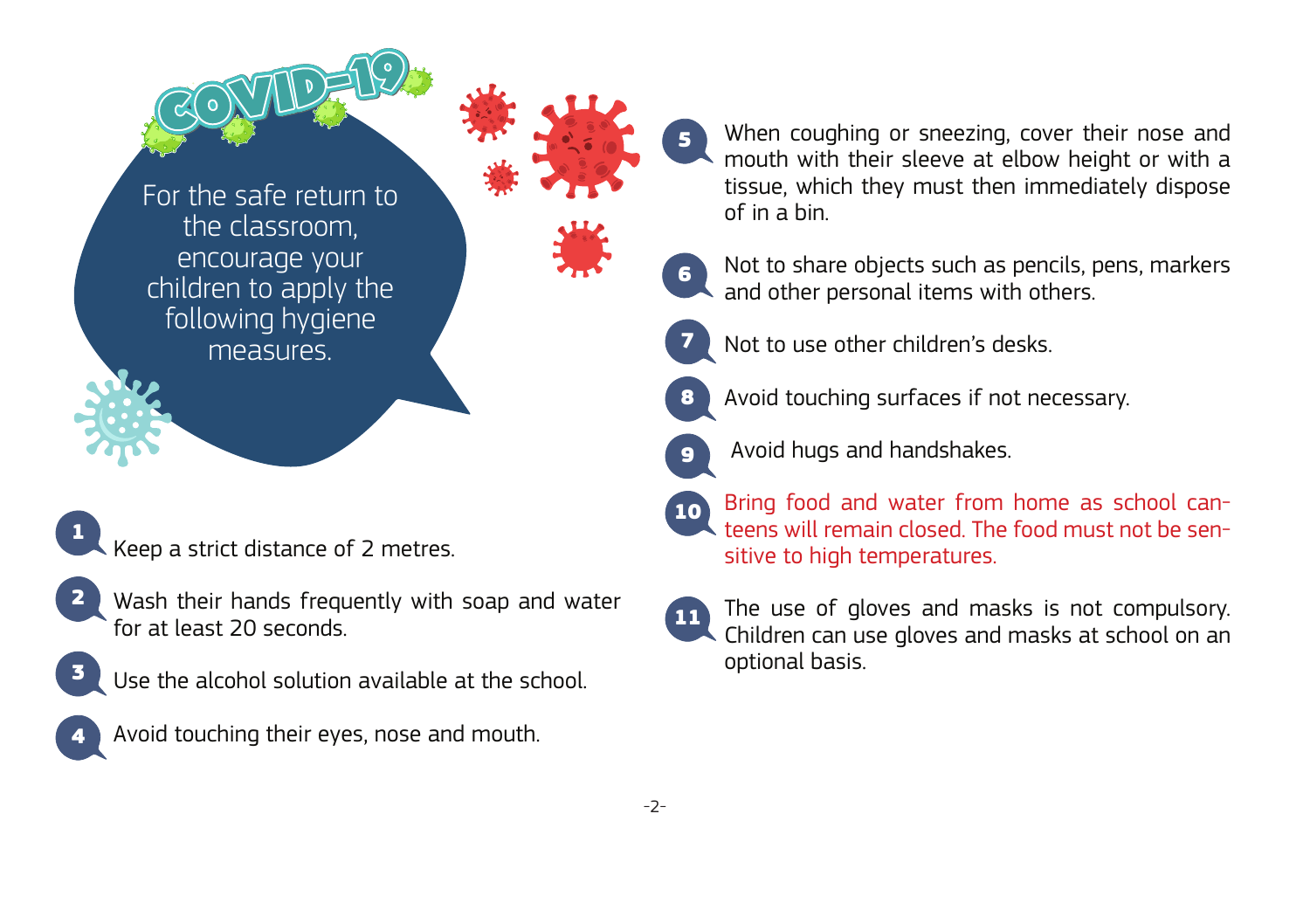It is recommended that you keep your phone switched on at all times.

-3-

Children presenting signs and symptoms while at school will be isolated in a specially designated room, the Protocol will be implemented and the Public Health Service will be notified. Schools are equipped with special thermometers to take a child's temperature if necessary.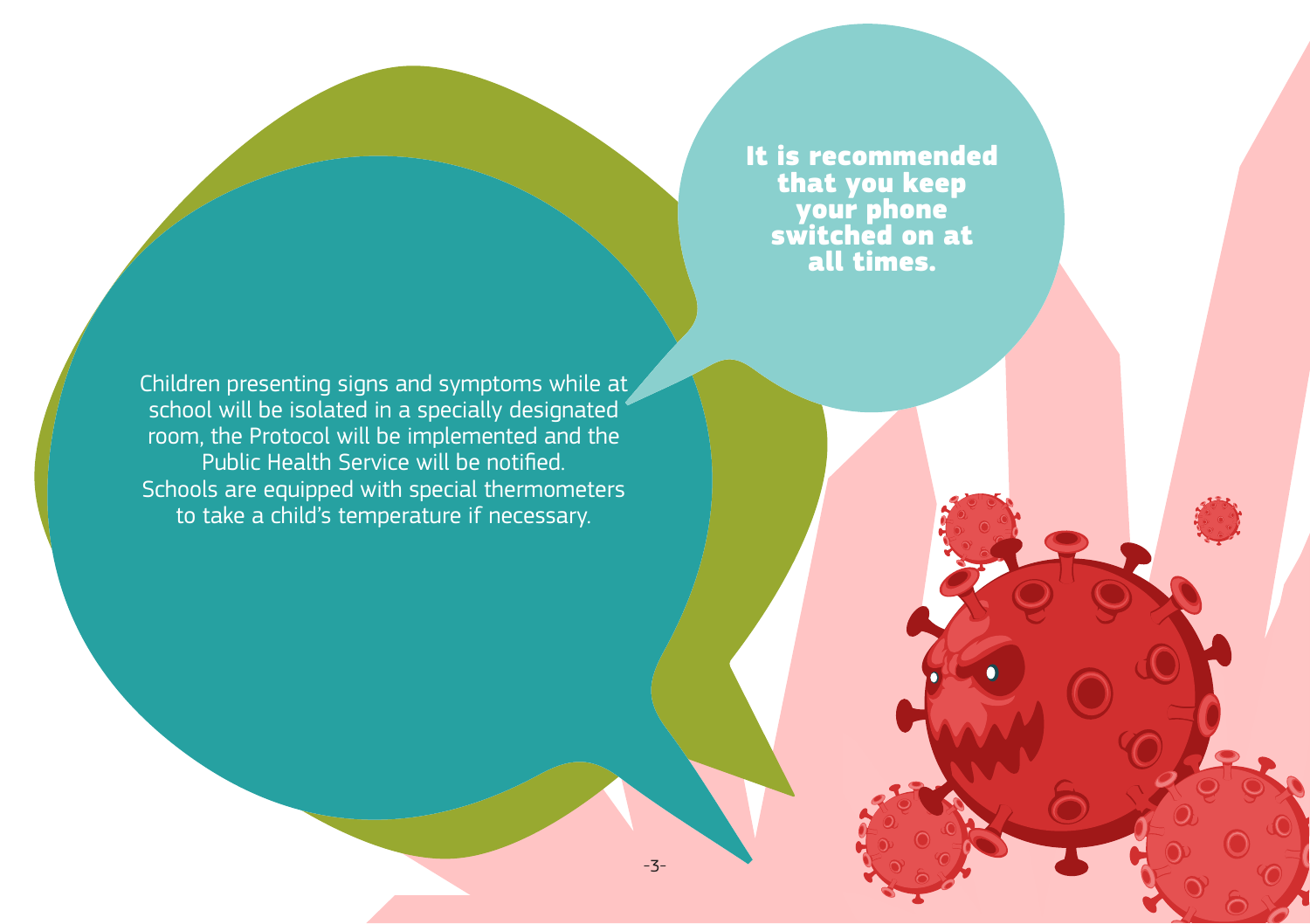If your children are feeling sick or have any suspicious symptoms, keep them at home! Contact your doctor immediately and inform the school accordingly.

Covid-19 symptoms Covid-19 symptor You must systematically check your children at home for any symptoms.





dry cough

muscle pain

diarrhea/vomiting





malaise/fatigue



pneumonia

breathing difficulties





runny nose, reduced of smell/taste

-4-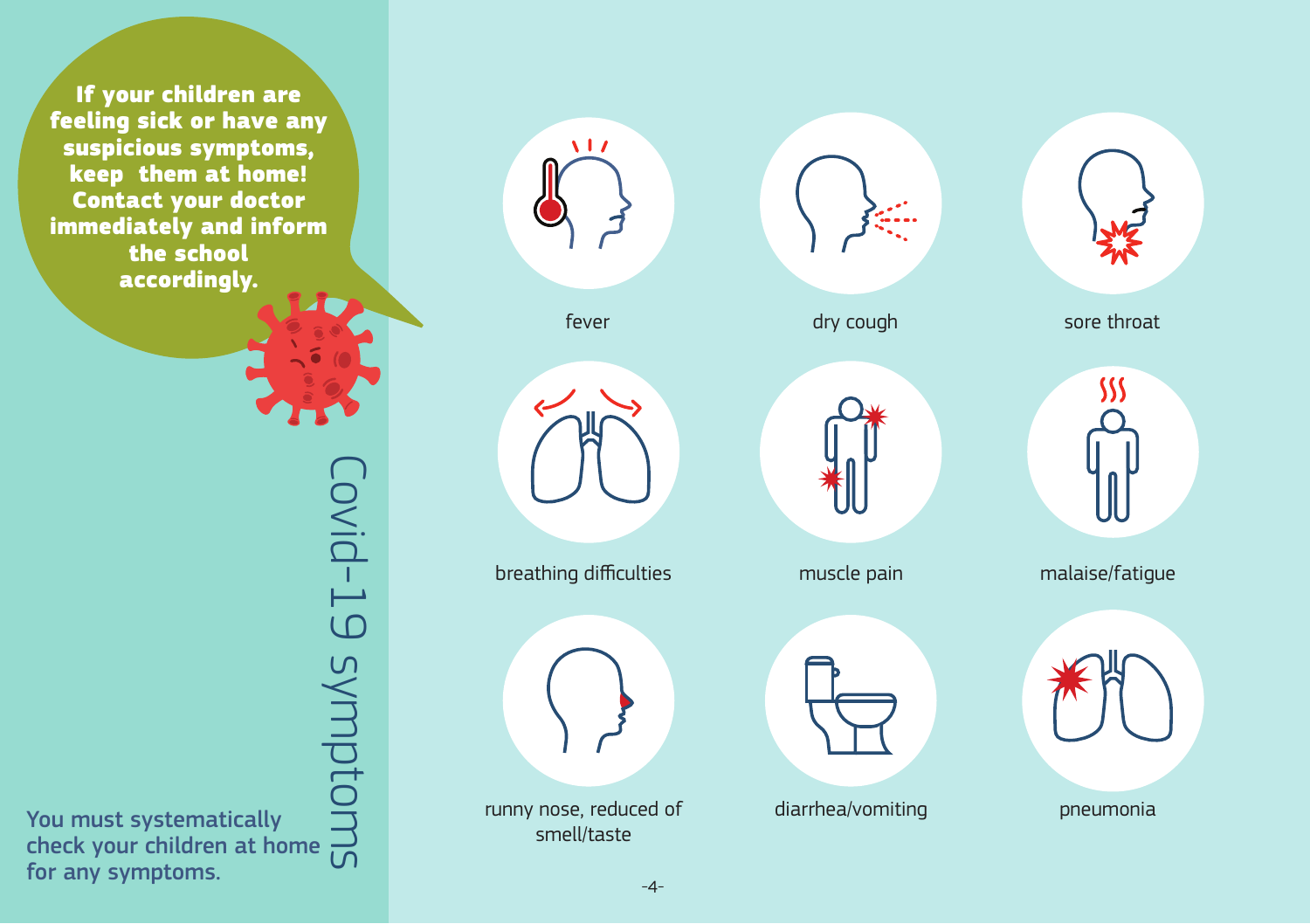

Visits to the school must be avoided and, where they are necessary, relevant procedures must be strictly complied with. Floor signs have been placed in schools to ensure social distancing. Visitors must wear a suitable mask and disinfect their hands when entering the school premises. Each school will keep a contact log (of both visitors and staff) in order to facilitate contact tracing if there is a confirmed COVID-19 case.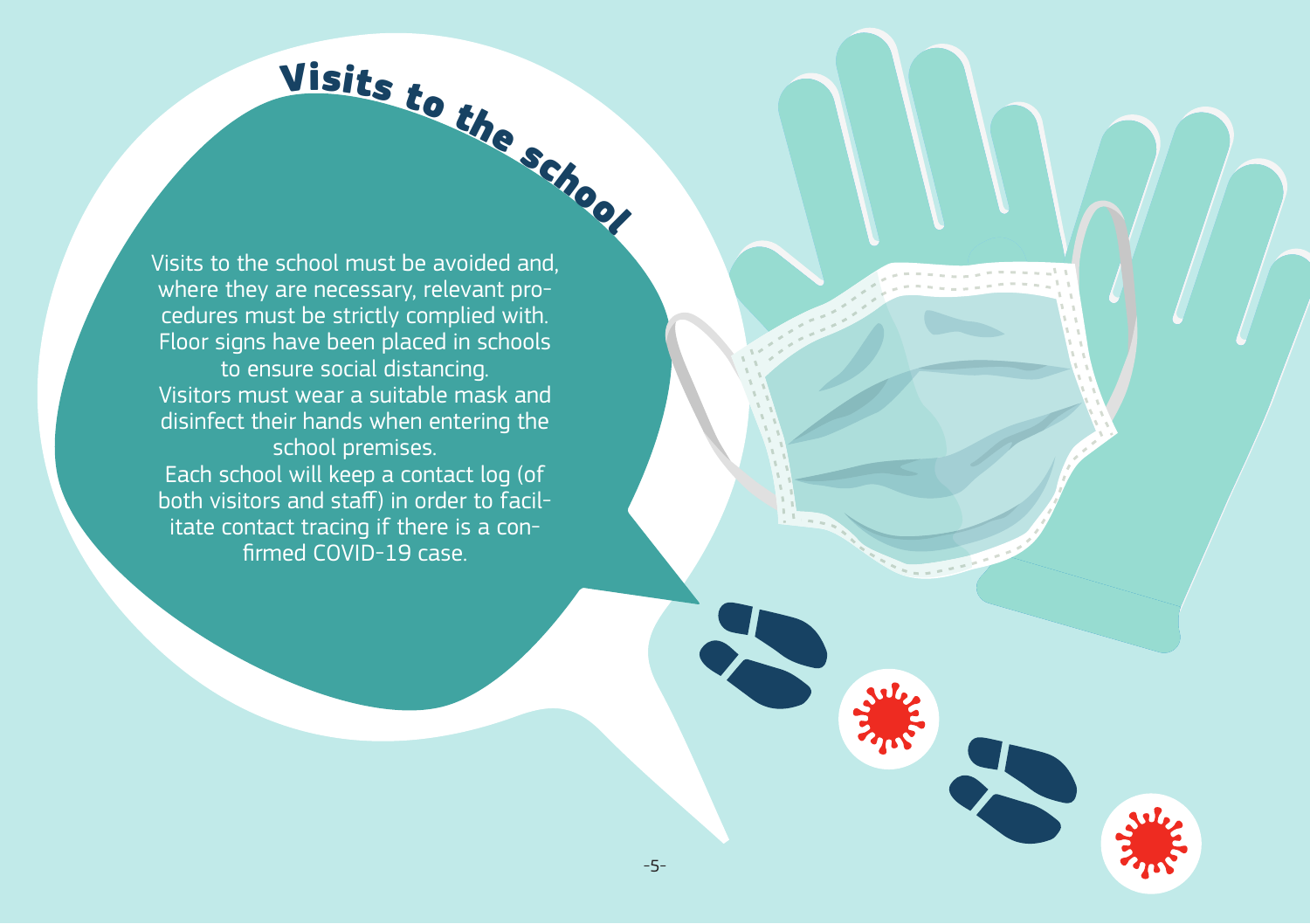**Psy**  $\overline{\mathbf{u}}$ h o

Factors Talk to your children if you are experiencing unexpected distressful events in the family (death, serious illness) or for any worries, stress or fear caused by the wider social environment. You should make every effort to offer accurate information in order to ensure they are not influenced by misinformation and rumours. Especially during this period, particular attention must be given to misleading information published on the internet. If necessary, seek advice from the school.

> Children can discuss such issues with designated school staff appointed for this purpose in each school.

How can we help children deal with stress during the COVID-19 epidemic.

(https://www.pio.gov.cy/coronavirus/pdf/helping-children-cope-with-stress-GR.pdf)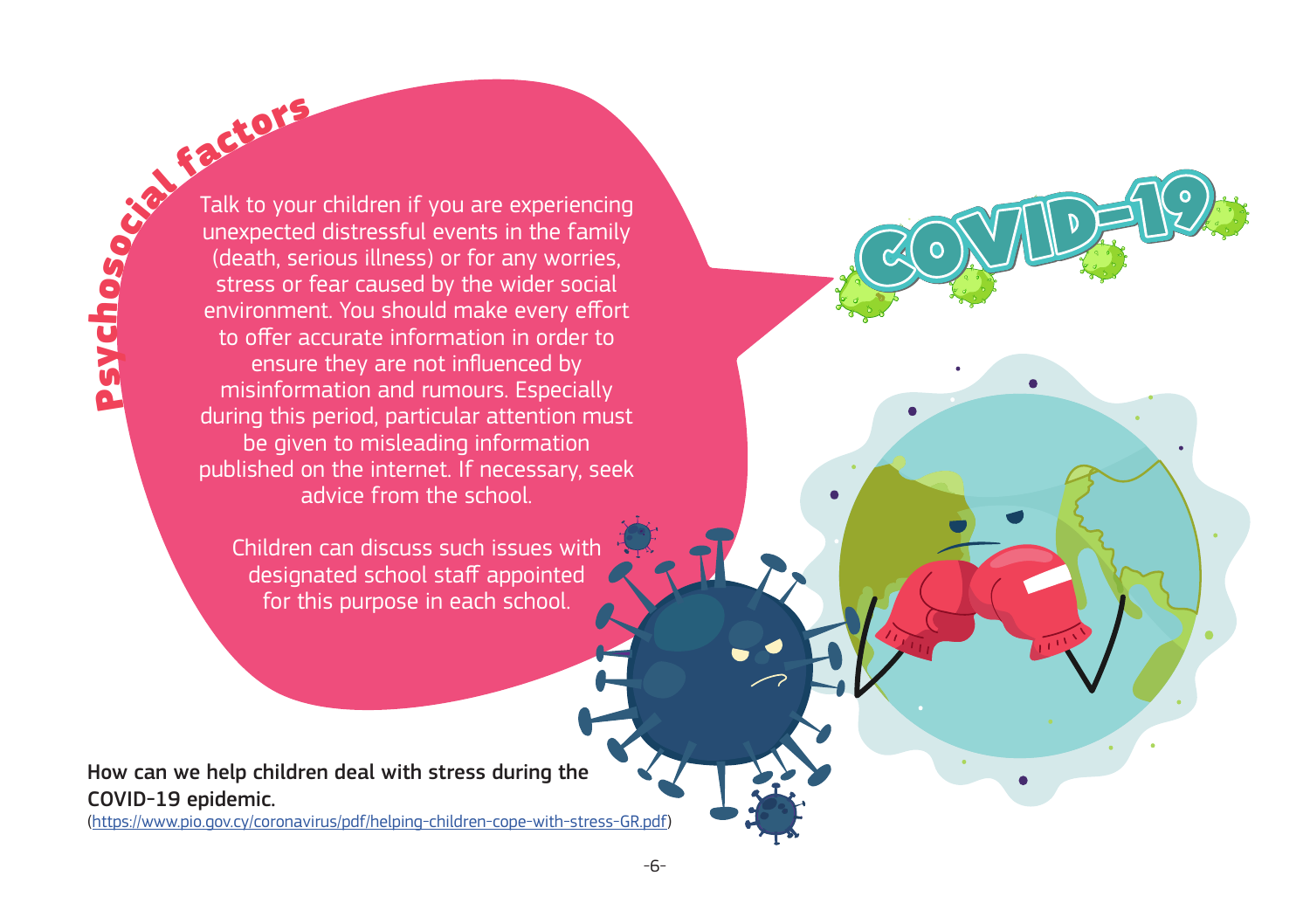hygiene and ventilation

-7-

<sup>o</sup><sup>f</sup>

Cleanliness, <sup>p</sup>remises Classrooms/teaching areas and the school in general will be cleaned on a daily basis, in accordance with the prescribed cleaning practices of the Ministry of Health.

> All areas will be systematically and adequately ventilated both during breaks and during lessons.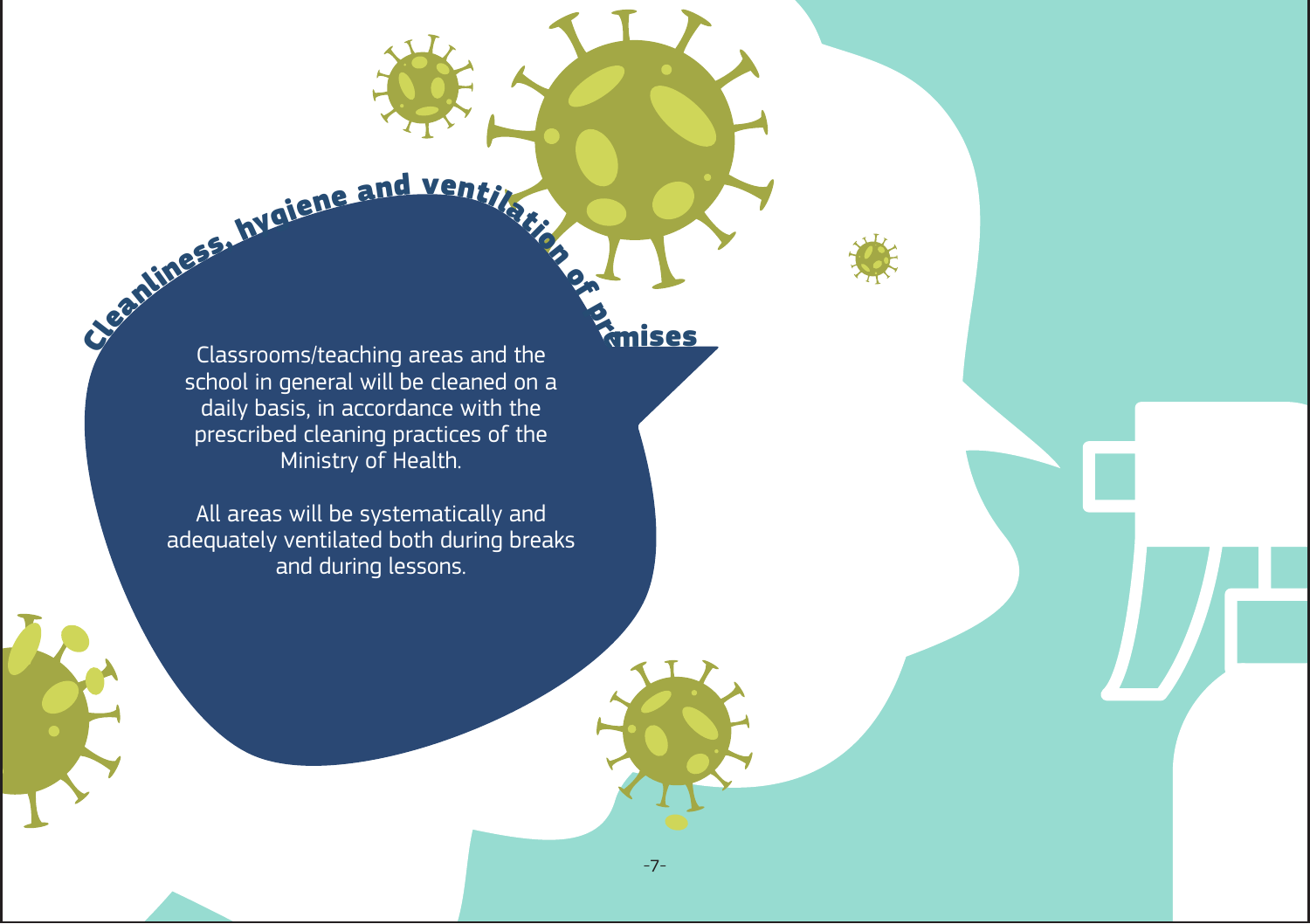## Additional information

- When schools re-open, children will be informed about the epidemic as well as personal protection measures and their importance. 1
- Training will be provided on how to wear/remove/dispose of gloves, masks and protection glasses, on the COVID-19 symptoms and the modes of transmission. 2
- The use of masks and gloves is optional. 3
- Children will enter the school area from different entrance points. Explain to your children that when entering the school, they must comply with the safety measures.. 4
- Social distancing of at least one metre should be strictly kept at all times. 5
- Children will head directly to their classrooms, in order to avoid crowding. 6
- Teaching will take place either in the classroom or outdoors. 7
- Teachers will be inside the classroom, waiting for the children and making sure the windows are opened. 8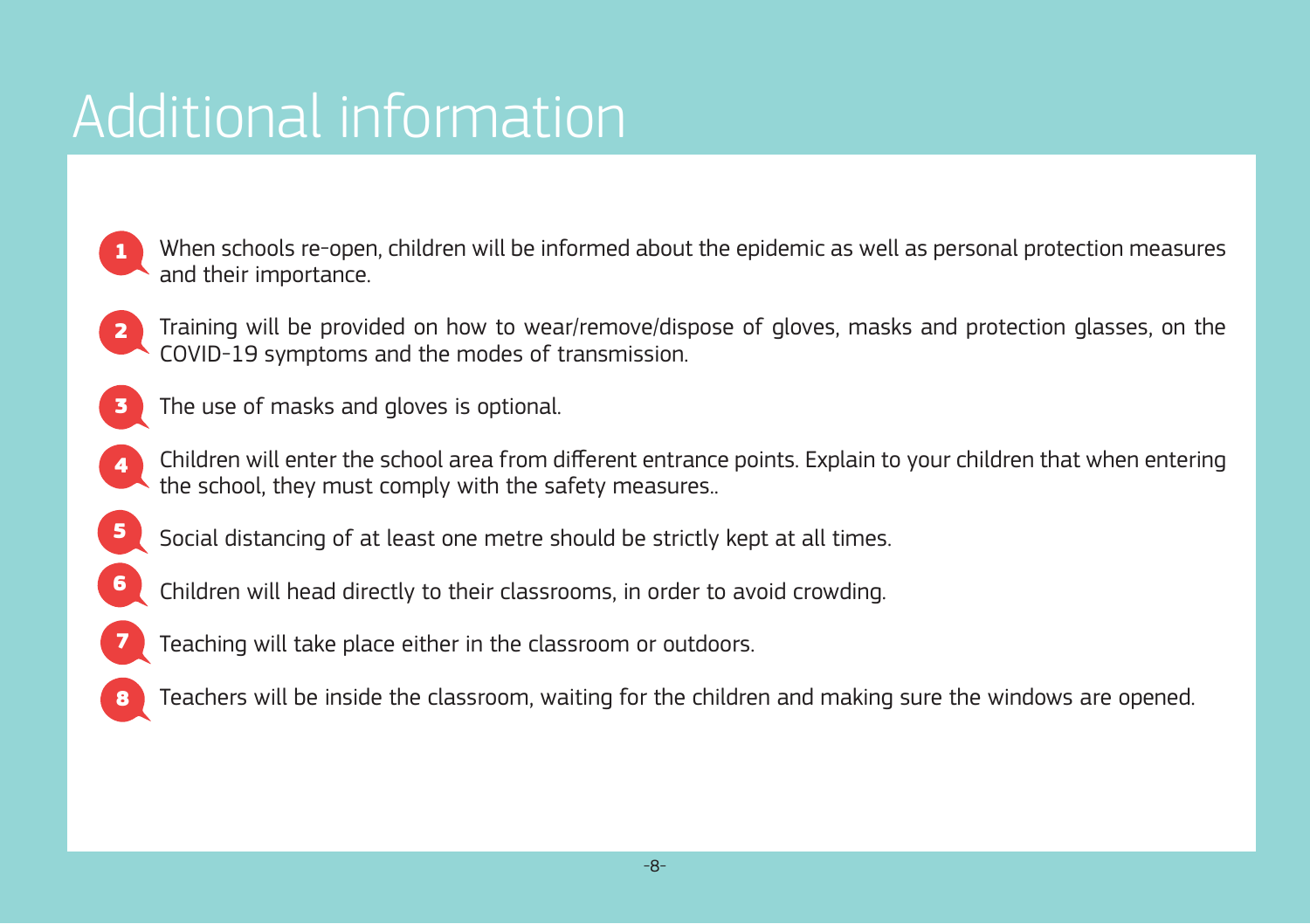- At the entrance of each classroom/teaching area there will be an alcohol solution (with alcohol content > 60%) and children will disinfect their hands under the supervision of the teacher. 9
- The distance between the desks will be at least one metre and the area reserved for the teacher will be at least two metres away from the closest desk. 10
- The maximum number of children in each classroom will be twelve. 11
- Children will have their own desk, which they will use exclusively on a daily basis. 12
- Different break times will be introduced to avoid the presence of a large number of children in outdoor areas. School yards have been divided to create separate areas for the different groups so that each group can have its own space. 13
- After the end of the break and on returning to the classroom/teaching area, children will disinfect their hands with an antiseptic solution. 14